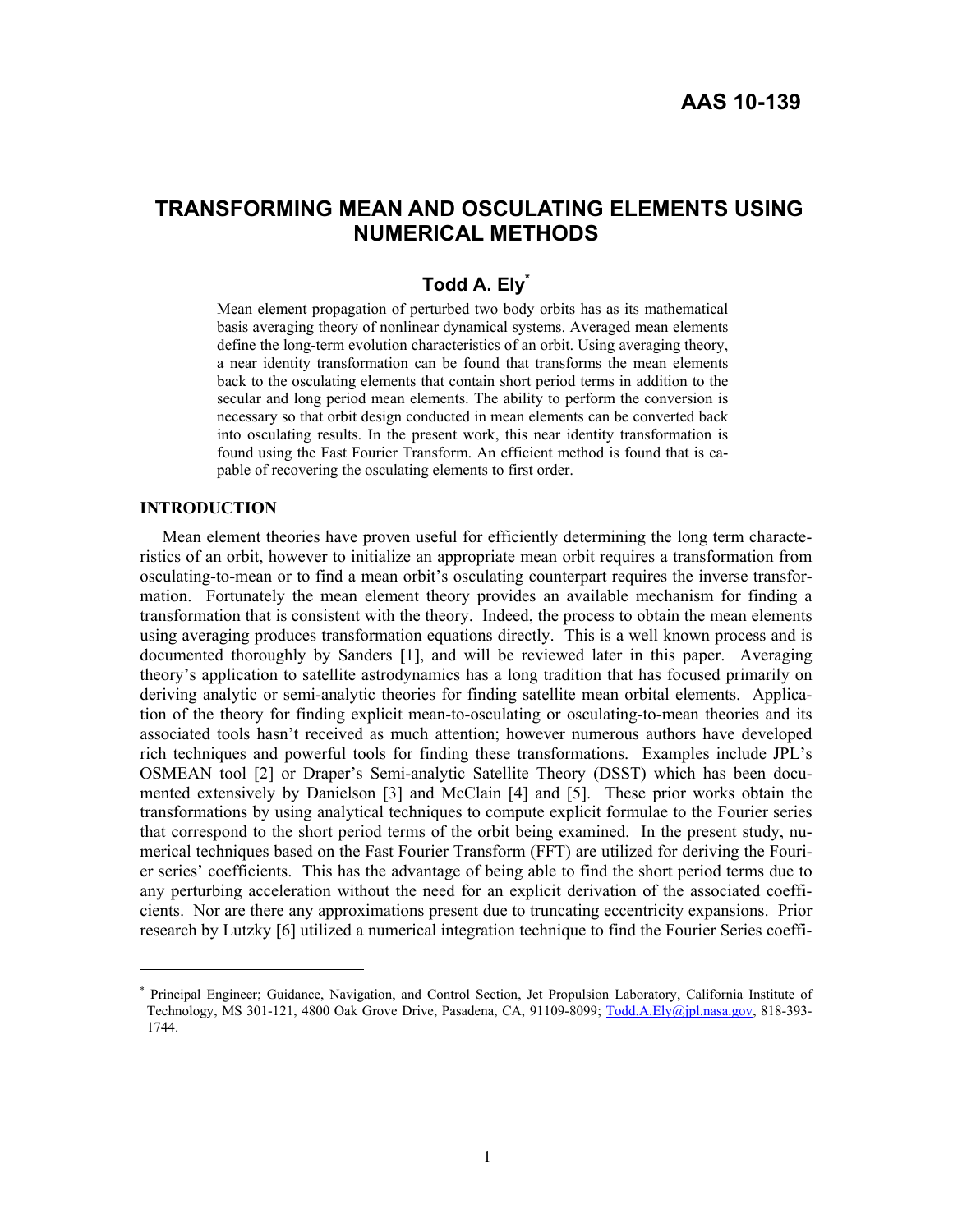cients however their work focused on directly integrating the integrals defining the Fourier coefficients. The present study takes advantage of progress in FFT's to more efficiently find the coefficients. Furthermore, unlike Lutzky's [6] work, specific issues with regard to mean motion resonances are examined.

#### **BASIC THEORY OF THE NEAR IDENTITY TRANSFORMATION**

The trajectory of a satellite in two-body perturbed motion can be modeled using a variation of parameter formulation of 6  $1<sup>st</sup>$ -order differential equations of motion (EOMs). In a basic form with only one fast angle, perhaps a slow time dependence, and no resonances (the case of mean motion resonances will be examined later) the EOMs can be represented as,

$$
\begin{bmatrix} \dot{\boldsymbol{\alpha}} \\ \dot{\lambda} \end{bmatrix} = \begin{bmatrix} 0 \\ n(a) \end{bmatrix} + \varepsilon \begin{bmatrix} \mathbf{f}^{\alpha}(\boldsymbol{\alpha}, \boldsymbol{\theta}, \lambda) \\ \int r^{\lambda}(\boldsymbol{\alpha}, \boldsymbol{\theta}, \lambda) \end{bmatrix},
$$
(1)

where the osculating elements have been selected to be an equinoctial set with  $\mathbf{x} = {\alpha, \lambda}$ ,  $\mathbf{a} = \{a, h, p, q, r\}$ ,  $n(a) = \sqrt{\mu/a^3}$  is the Keplerian mean motion. The other angular variables **θ** in Eq. (1) are secular and slowly varying with rates that are themselves of first order  $\hat{\theta} = O(\varepsilon)$  relative to the mean motion. Typical examples, of this include, other body orbital periods, Venus' rotation period, slowly varying atmospheres, etc. The mean longitude  $\lambda$  has been singled out because it is the short periodic ('fast') angle in this problem. Since this problem is in a standard variation of parameters formulation it follows (c.f. Sanders [1] or McClain[5]) that there exists a near-identity transformation which eliminates the mean longitude by averaging and produces a system of equations that approximate the original system in Eq. (1) to first order  $O(\varepsilon)$  on time scales of order  $O(1/\varepsilon)$ . The set of averaged equations of motion take the form,

$$
\begin{bmatrix} \dot{\overline{\boldsymbol{a}}} \\ \dot{\overline{\boldsymbol{\lambda}}} \end{bmatrix} = \begin{bmatrix} 0 \\ \overline{n}(\overline{a}) \end{bmatrix} + \varepsilon \begin{bmatrix} \mathbf{g}^{\boldsymbol{a}} \left( \overline{\boldsymbol{a}}, \boldsymbol{\theta}; \overline{\boldsymbol{\lambda}} \right) \\ \varepsilon^{\lambda} \left( \overline{\boldsymbol{a}}, \boldsymbol{\theta}; \overline{\boldsymbol{\lambda}} \right) \end{bmatrix} + O(\varepsilon^2).
$$
 (2)

The overbar is used to represent the mean elements  $\{\overline{\alpha}, \overline{\lambda}\}\$  and the perturbing functions  $\mathbf{g}^{\alpha}$  and  $\mathbf{g}^{\lambda}$  are to be determined. The presence of the *mean* mean longitude  $\overline{\lambda}$  as a parameter for finding  $\mathbf{g}^a$  and  $\mathbf{g}^{\lambda}$  will become evident later when the averaging operation is defined. Note that since the slow angles  $\theta$  vary secularly the mean and osculating versions are equivalent, that is  $\overline{\theta} = \theta$ .

The form of the first order near identity transformation is represented as,

$$
\mathbf{\alpha} = \overline{\mathbf{\alpha}} + \varepsilon \mathbf{u}^1 \left( \overline{\mathbf{\alpha}}, \overline{\lambda}, \mathbf{\theta} \right) + O(\varepsilon^2),
$$
  
\n
$$
\lambda = \overline{\lambda} + \varepsilon v^1 \left( \overline{\mathbf{\alpha}}, \overline{\lambda}, \mathbf{\theta} \right) + O(\varepsilon^2).
$$
 (3)

The procedure for finding the solution to the first-order transformation function  $\mathbf{u}^1$  is now outlined; a similar procedure for finding  $v^1$  also applies. Substitute Eq. (3) into Eq. (1) and expand the  $\mathbf{u}^1$  equation,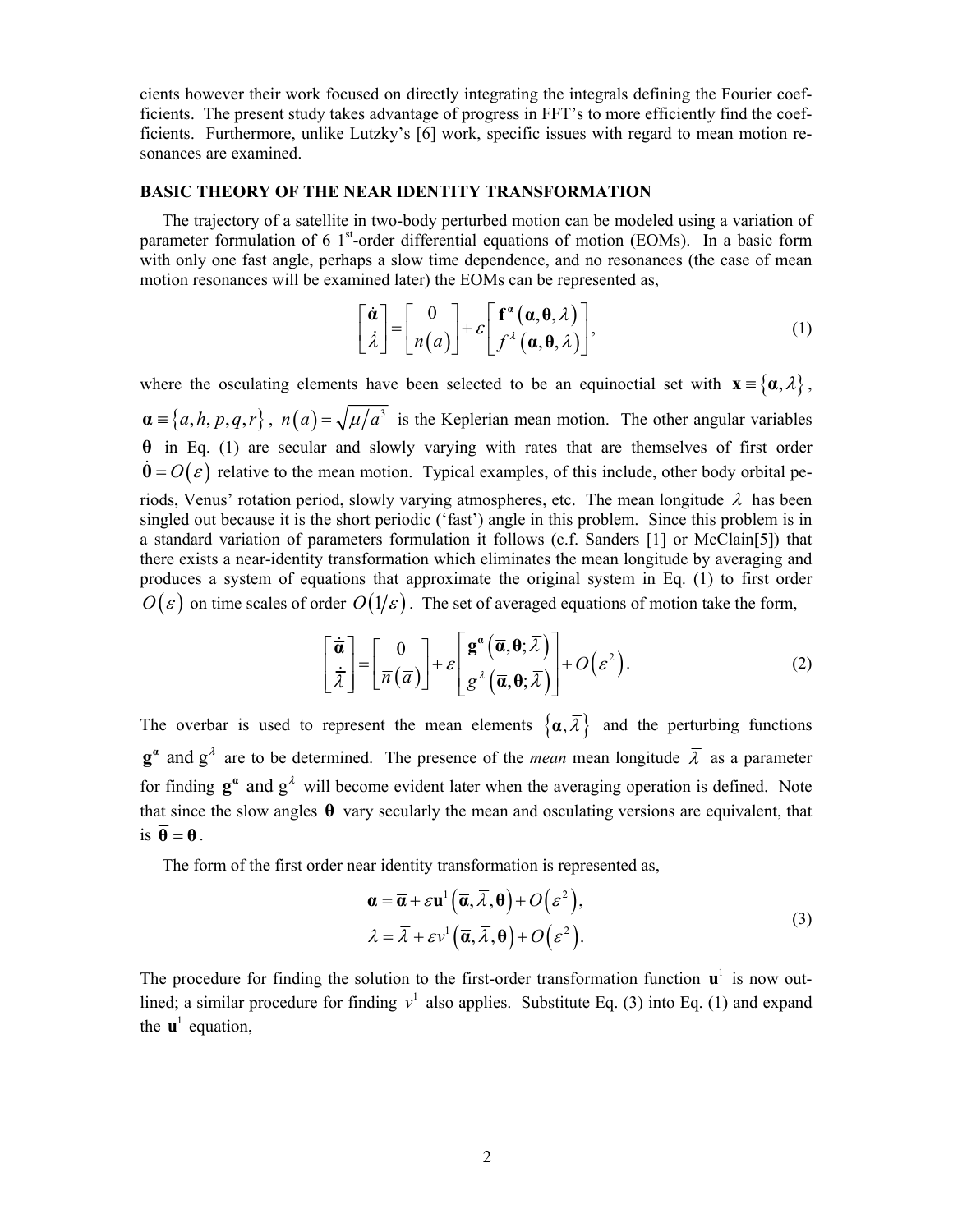$$
\dot{\overline{\boldsymbol{\alpha}}} + \varepsilon \frac{d\mathbf{u}^1}{dt} = \varepsilon \mathbf{f}^{\alpha} \left( \overline{\boldsymbol{\alpha}} + \varepsilon \mathbf{u}^1, \boldsymbol{\theta}, \overline{\lambda} + \varepsilon \nu \right)
$$
(4)

with,

$$
\frac{d\mathbf{u}^{1}}{dt} = \frac{\partial \mathbf{u}^{1}}{\partial \lambda} \dot{\overline{\lambda}} + \frac{\partial \mathbf{u}^{1}}{\partial \mathbf{a}} \dot{\overline{\alpha}} + \frac{\partial \mathbf{u}^{1}}{\partial \theta} \dot{\theta} = \overline{n} \frac{\partial \mathbf{u}^{1}}{\partial \lambda} + O(\varepsilon)
$$
(5)

Using  $\dot{\mathbf{a}} = \varepsilon \mathbf{g}^{\alpha}$  and collecting the first order terms leads to,

$$
O(\varepsilon): \mathbf{g}^{\alpha}\left(\overline{\mathbf{a}}, \mathbf{\theta}; \overline{\lambda}\right) + \overline{n}\frac{\partial \mathbf{u}^{1}}{\partial \lambda} = \mathbf{f}^{\alpha}\left(\overline{\mathbf{a}}, \mathbf{\theta}, \overline{\lambda}\right)
$$
(6)

Now define the unknown function  $\mathbf{g}^{\alpha}$  to be the average of  $\mathbf{f}^{\alpha}$ , that is,

$$
\mathbf{g}^{\alpha}\left(\overline{\boldsymbol{\alpha}},\boldsymbol{\theta};\overline{\lambda}\right) \equiv \overline{\mathbf{f}}^{\alpha}\left(\overline{\boldsymbol{\alpha}},\boldsymbol{\theta};\overline{\lambda}\right) = \frac{1}{2\pi} \int\limits_{\overline{\lambda}-\pi}^{\overline{\lambda}+\pi} \mathbf{f}^{\alpha}\left(\overline{\boldsymbol{\alpha}},\boldsymbol{\theta},\lambda\right) d\lambda, \tag{7}
$$

where the function  $f^{\alpha}$  is evaluated at the current values for the mean elements that includes not only  $\{\bar{\alpha}, \theta\}$  but the current *mean* mean longitude  $\bar{\lambda}$  as well. Making this definition for  $\mathbf{g}^{\alpha}$  leads to the following partial differential equation for  $\mathbf{u}^1$ ,

$$
\overline{n}\frac{\partial \mathbf{u}^{1}}{\partial \lambda} = \mathbf{f}^{\alpha}\left(\overline{\alpha}, \theta, \overline{\lambda}, \Delta \lambda\right) - \overline{\mathbf{f}}^{\alpha}\left(\overline{\alpha}, \theta, \overline{\lambda}\right)
$$
(8)

Note that the short periodic variable is now  $\Delta \lambda$  and is evaluated on the interval  $-\pi \leq \Delta \lambda < \pi$ around the mean value  $\bar{\lambda}$ ; also  $\partial(\bar{\lambda} + \Delta \lambda) = \partial \Delta \lambda$ . The mean element trajectory is provided by,

$$
\overline{\alpha} = \overline{\alpha}(t), \n\overline{\lambda} = \overline{\lambda}(t), \n\theta = \dot{\theta}t + \theta_o,
$$
\n(9)

which is obtained from an appropriately formed mean element trajectory. An example technique for finding such a trajectory via numerical averaging was provided in an earlier paper by Ely [7]. Doing the same for the  $v^1$  equation yields,

$$
\overline{n}\frac{\partial v^1}{\partial \Delta \lambda} = f^{\lambda} \left( \overline{\mathbf{a}}, \mathbf{0}, \overline{\lambda}, \Delta \lambda \right) - \overline{f}^{\lambda} \left( \overline{\mathbf{a}}, \mathbf{0}, \overline{\lambda} \right) - \frac{3\overline{n}}{2\overline{a}} u_1^1 \tag{10}
$$

Equations (8) and (10) represent the *homological* partial differential equations for finding the near identity transformations of  $\mathbf{u}^1$  and  $v^1$ . Solutions to these equations can be formally obtained by assuming that the functions **f** can be expanded in a Fourier series as functions of the mean longitude variation  $\Delta \lambda$ ,

$$
\mathbf{f}\left(\overline{\boldsymbol{\alpha}},\boldsymbol{\theta},\overline{\lambda},\Delta\lambda\right)-\overline{\mathbf{f}}\left(\overline{\boldsymbol{\alpha}},\boldsymbol{\theta};\overline{\lambda}\right)=\sum_{m=-\infty,m\neq0}^{\infty}\mathbf{f}_{m}\left(\overline{\boldsymbol{\alpha}},\boldsymbol{\theta},\overline{\lambda}\right)e^{jm\Delta\lambda}.
$$
 (11)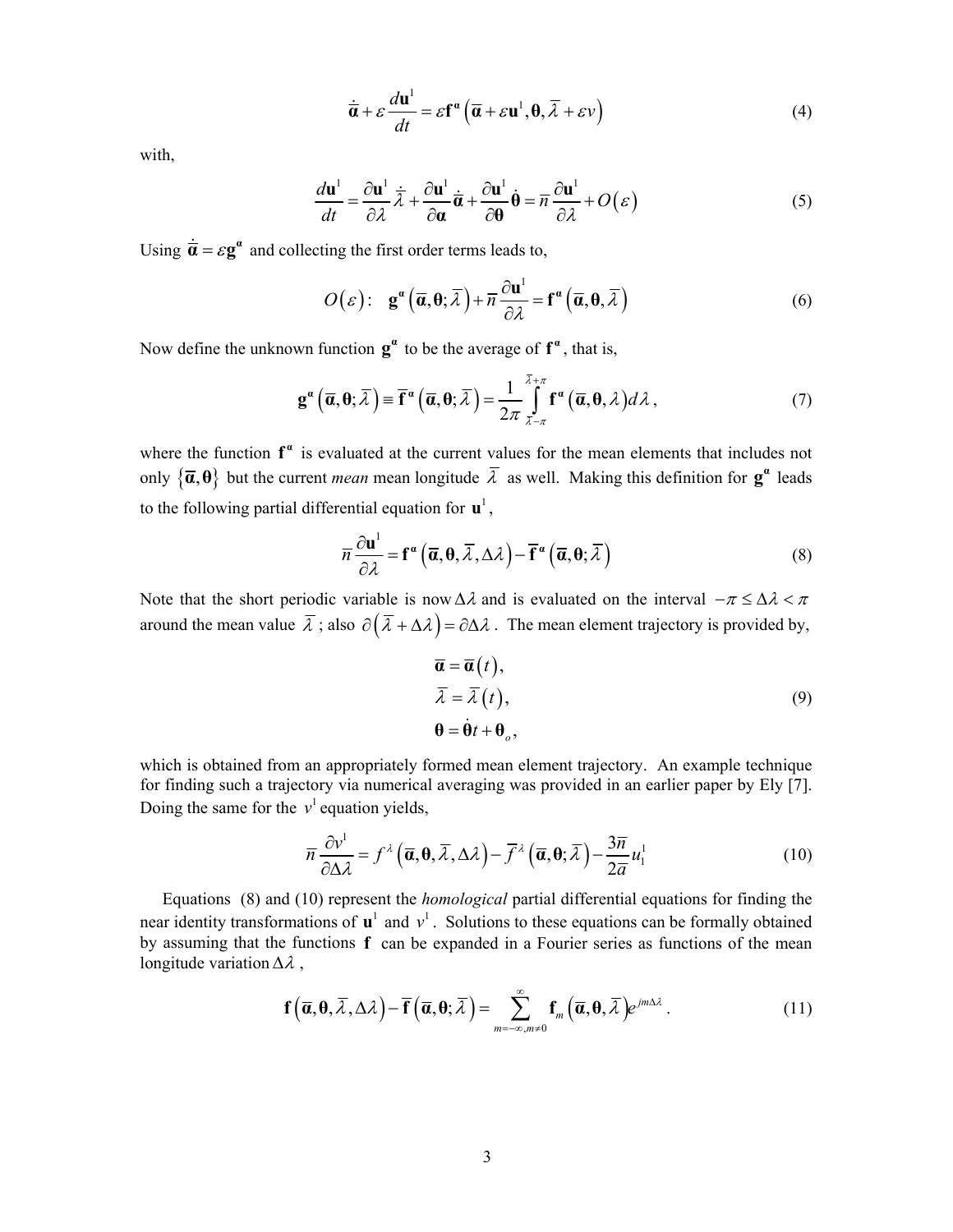Note that the zero-frequency term is simply the average value  $\mathbf{\bar{f}}(\bar{\alpha}, \theta; \bar{\lambda})$ , hence the Fourier Series in Eq. (11) has a zero mean value. Substituting Eq. (11) into Eq. (8) and integrating yields the following solution for  $\mathbf{u}^1$ ,

$$
\mathbf{u}^{1}\left(\overline{\boldsymbol{\alpha}},\boldsymbol{\theta},\overline{\lambda},\Delta\lambda\right) = \frac{1}{\overline{n}}\sum_{m=-\infty,m\neq 0}^{\infty}\frac{\mathbf{f}_{m}^{a}\left(\overline{\boldsymbol{\alpha}},\boldsymbol{\theta},\overline{\lambda}\right)}{jm}e^{jm\Delta\lambda},
$$
\n(12)

Where the constant of integration is also zero by virtue of defining the average of the transformation to be zero, that is  $\overline{\mathbf{u}}^1$   $(\overline{\alpha}, \theta, \overline{\lambda}, \Delta \lambda) = 0$ . Likewise, substituting Eq. (11) into Eq. (10) leads to,

$$
v^{1}(\overline{\boldsymbol{\alpha}},\boldsymbol{\theta},\overline{\lambda},\Delta\lambda) = \frac{1}{\overline{n}}\int_{\Delta\lambda} \sum_{m=-\infty,m\neq 0}^{\infty} f_{m}^{\lambda}(\overline{\boldsymbol{\alpha}},\boldsymbol{\theta},\overline{\lambda})e^{jm\Delta\lambda} - \frac{3}{2\overline{\boldsymbol{\alpha}}}\sum_{m=-\infty,m\neq 0}^{\infty} \frac{f_{m}^{a}(\overline{\boldsymbol{\alpha}},\boldsymbol{\theta},\overline{\lambda})}{jm}e^{jm\Delta\lambda}d\Delta\lambda
$$

$$
= \frac{1}{\overline{n}}\sum_{m=-\infty,m\neq 0}^{\infty} \left(\frac{f_{m}^{\lambda}(\overline{\boldsymbol{\alpha}},\boldsymbol{\theta},\overline{\lambda})}{jm} + \frac{3}{2\overline{\boldsymbol{\alpha}}}\frac{f_{m}^{a}(\overline{\boldsymbol{\alpha}},\boldsymbol{\theta},\overline{\lambda})}{m^{2}}\right)e^{jm\Delta\lambda}.
$$
(13)

Now the near identity transformation can be found by evaluating the transformation at the current mean mean longitude  $\overline{\lambda}$  by setting  $\Delta \lambda$  to zero with the result,

$$
\mathbf{\alpha} = \overline{\mathbf{\alpha}} + \frac{1}{\overline{n}} \sum_{m=-\infty, m \neq 0}^{\infty} \frac{\mathbf{f}_{m}^{\alpha}(\overline{\mathbf{\alpha}}, \mathbf{\theta}, \overline{\lambda})}{jm} + O(\varepsilon^{2}),
$$
\n
$$
\lambda = \overline{\lambda} + \frac{1}{\overline{n}} \sum_{m=-\infty, m \neq 0}^{\infty} \frac{f_{m}^{\lambda}(\overline{\mathbf{\alpha}}, \mathbf{\theta}, \overline{\lambda})}{jm} + \frac{3}{2\overline{\mathbf{\alpha}}} \frac{f_{m}^{\alpha}(\overline{\mathbf{\alpha}}, \mathbf{\theta}, \overline{\lambda})}{m^{2}} + O(\varepsilon^{2}).
$$
\n(14)

To first order the transformation from osculating-to-mean elements can be found by transposing Eq. (14) with the following result,

$$
\overline{\boldsymbol{\alpha}} = \boldsymbol{\alpha} - \frac{1}{n} \sum_{m=-\infty, m\neq 0}^{\infty} \frac{\mathbf{f}_{m}^{a}(\boldsymbol{\alpha}, \boldsymbol{\theta}, \lambda)}{jm} + O(\varepsilon^{2}),
$$
\n
$$
\overline{\lambda} = \lambda - \frac{1}{n} \sum_{m=-\infty, m\neq 0}^{\infty} \frac{f_{m}^{\lambda}(\boldsymbol{\alpha}, \boldsymbol{\theta}, \lambda)}{jm} - \frac{3}{2a} \frac{f_{m}^{a}(\boldsymbol{\alpha}, \boldsymbol{\theta}, \lambda)}{m^{2}} + O(\varepsilon^{2}),
$$
\n(15)

where now the terms in Eq. (15) are evaluated with osculating elements (versus the mean elements). Typically osculating elements are known for an orbit's initial conditions, Eq. (15) enables an analyst to find the equivalent mean element initial conditions for conducting a mean element study that is consistent with the selected osculating initial conditions.

#### **COMPUTING THE FOURIER COEFFICIENTS**

In a departure with other techniques that find the Fourier coefficients analytically, such as JPL's OSMEAN [2] or Draper's Semi-Analytic Theory [3] software, in this research the coefficients are found numerically using the Discrete Fourier Transform (DFT). As developed in Ref. [8], the definition of the DFT coefficients  $\mathbf{F}_m$  for a vector function  $\mathbf{f}(\lambda)$  that is  $2\pi$ -periodic is defined as,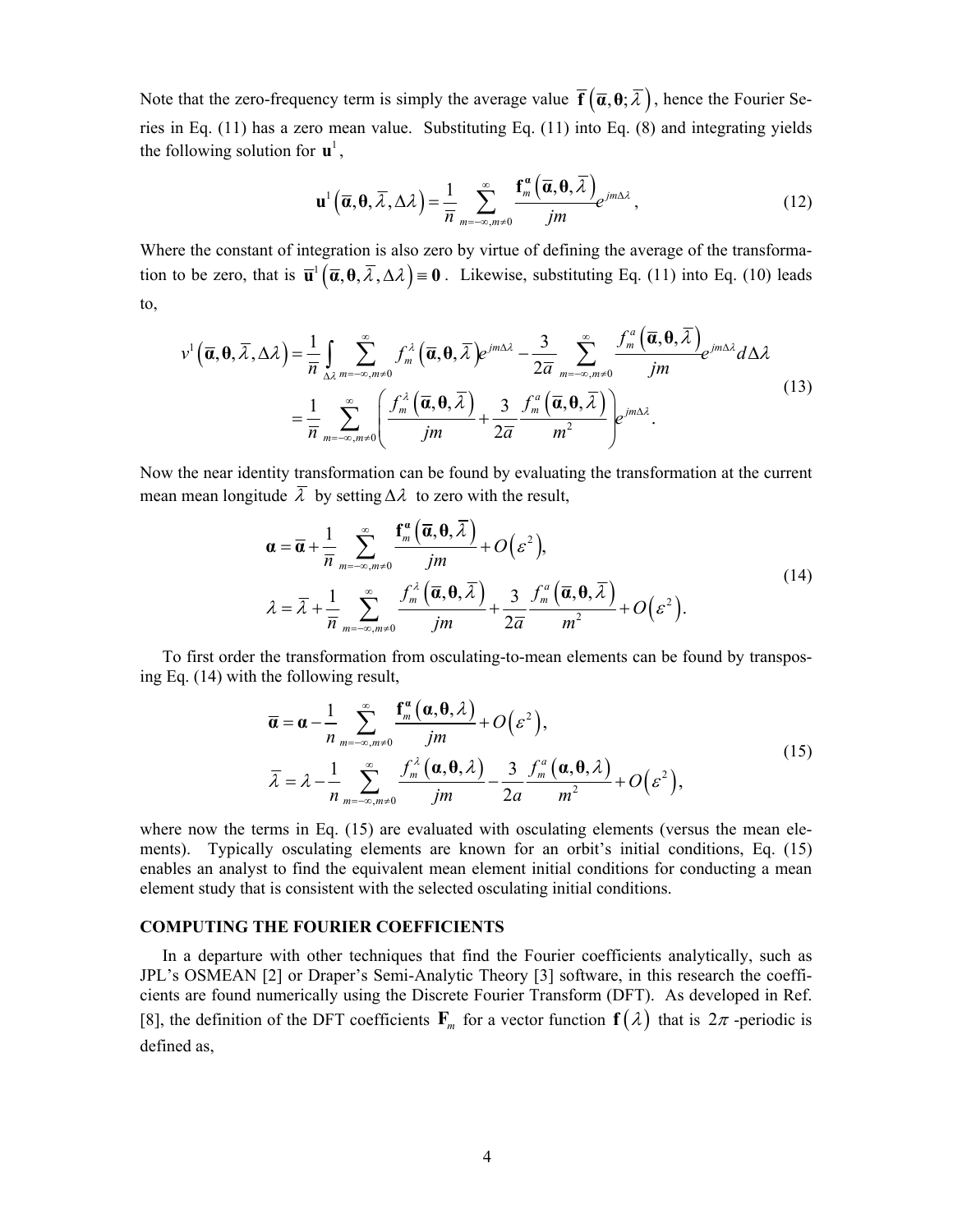| ${a, e, i, \Omega, \omega, M}$           | $\{10082.179 \text{ km}, 0.375, 85^\circ, 51.831^\circ, 10.036^\circ, 0.0^\circ\}$ |
|------------------------------------------|------------------------------------------------------------------------------------|
| Epoch                                    | July 26, 1988 00:00:00 ET                                                          |
| Duration                                 | 1 day                                                                              |
| ${C_2 \cdots C_{10}, S_2 \cdots S_{10}}$ | MGNP180U gravity field                                                             |
| <b>Sun Perturbations</b>                 | Off in 1 <sup>st</sup> case and on in $2nd$ case and using the DE421 ephemeris     |
| $\mu$                                    | $\frac{324858.77 \text{ km}^3\text{/sec}^2}{2}$                                    |
| Frames                                   | IAU 2000 Venus Pole and Fixed                                                      |
| FFT Order                                | $N = 32, 64, 128, 256$                                                             |

**Table 1: Initial Conditions and Parameters for Venus Orbiter Example** 

$$
\mathbf{F}_m = \frac{1}{N} \sum_{n=0}^{N-1} \mathbf{f}\left(\lambda_n\right) e^{-jm\lambda_n}, \quad \lambda_n = 2\pi \frac{n}{N},\tag{16}
$$

where *N* is the number of samples taken of the original equations  $f$ , which for the algorithm presented on the prior page would be Eq. (11). The Fourier series coefficients  $f_m$  are related to the DFT coefficients via,

$$
\mathbf{f}_m = \frac{\mathbf{F}_m}{N}, \quad m = 0, 1, \dots, \frac{N}{2} - 1.
$$
 (17)

Note that the size of N dictates the number of frequency multiples of the mean longitude  $m\lambda$  that will be reconstructed in forming the DFT. In particular, as can be seen in Eq. (17), *N* samples will recover *N*/2 frequency multiples of  $m\lambda$ . Thus if there are a large number of short periodic terms in the expansion with significant amplitudes then a large *N* will be required to recover them satisfactorily. The DFT coefficients are found efficiently using a Fast Fourier Transform (FFT) algorithm that has been implemented in most mathematical processing packages. In the present case, the FFT is computed using the Numerical Python (NumPy) package [9].

*Example*: Consider an orbiter at Venus with conditions similar to the Magellan orbiter given in Table 1. This problem includes perturbations from the zonal and tesseral harmonics and the Sun. Since Venus' rotational rate is on the order of 243 days there is no possibility of a significant mean motion resonance and hence sidereal angle can be treated as a secular slow variable. Likewise since Venus' orbital period is 0.6 years the apparent mean longitude of the Sun's perturbation can also be treated as a slow variable. The numerical averaging technique from Ely [7] is used to find the mean elements as a function of time which are then converted to osculating elements using Eqs. (14) and (17). The 1 day propagation is done in two ways, 1) standard propagation of the osculating equations of motion; 2) the transformation technique just described to convert a mean orbit to osculating.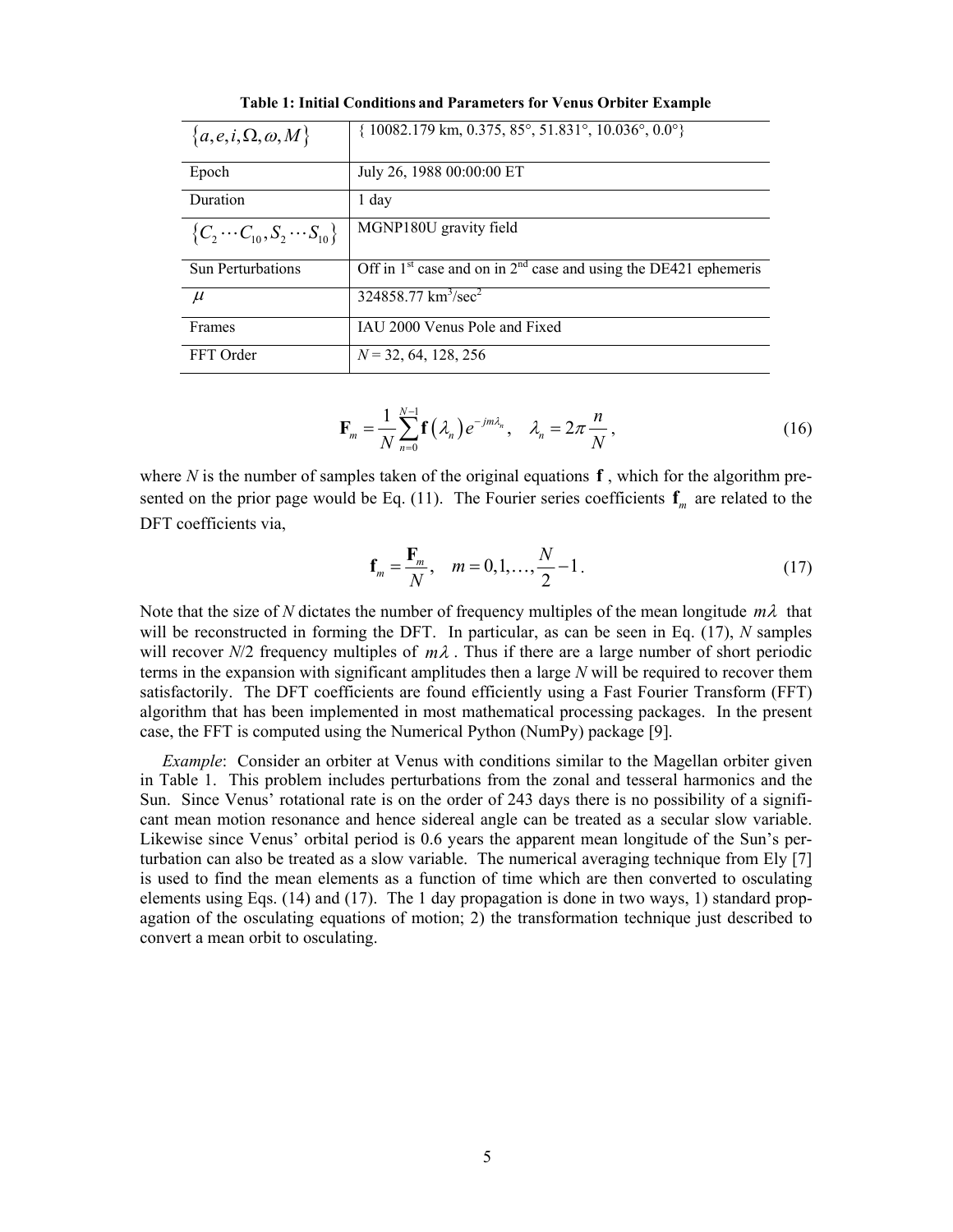

**Figure 1:** Semi-major axis of Venus orbiter propagated via numerical integration of mean elements (red line), 1st order numerical conversion of mean-to-osculating (green line), and direct numerical integration of the equations of motion (red line).

In a first case the Sun's perturbations are turned off, hence the only active perturbations are from the zonal and tesseral harmonics. An illustration of the recovery of the semi-major axis is shown in Figure 1 where the numerically averaged and integrated mean elements are shown in red ('avgNumerical'), the 1<sup>st</sup>-order numerical conversion of the mean elements to osculating is shown in green ('avgNumOsc'), and the direct numerical integration of the equations of motion are shown in blue ('oscMonte'). The order of the FFT used is  $N = 256$ . The recovery of the osculating elements from the mean is quite good, with no perceptible differences seen between 'avgNumOsc' and 'oscMonte' (i.e., they overlay each other). To see this more carefully and to examine the effect that the FFT order has differences of semi-major axis for orders  $N = 32, 64$ , 128, 256 are shown in Figure 2. The results illustrate the importance of selecting a proper order to ensure a sufficient spectrum is recovered with the FFT. In this case the  $N = 32$  yields semi-major axis differences on the order of 80 m or less while  $N = 128$  produces differences that are significantly less at 6 cm or less. However, increasing the order to  $N = 256$  yields no substantial improvement.

In the next case the Sun's perturbations are activated. The inclusion of these terms yields a more pronounced difference than with the prior case with zonals/tesserals only, and is illustrated in Figure 3. The semi-major axis difference plot shows that the differences have increased from 6 cm to around 5 m. This change is attributable to the fact that the orbit has a high apoapsis where the solar perturbations dominate. Indeed a simulation (not shown) with the solar perturbations on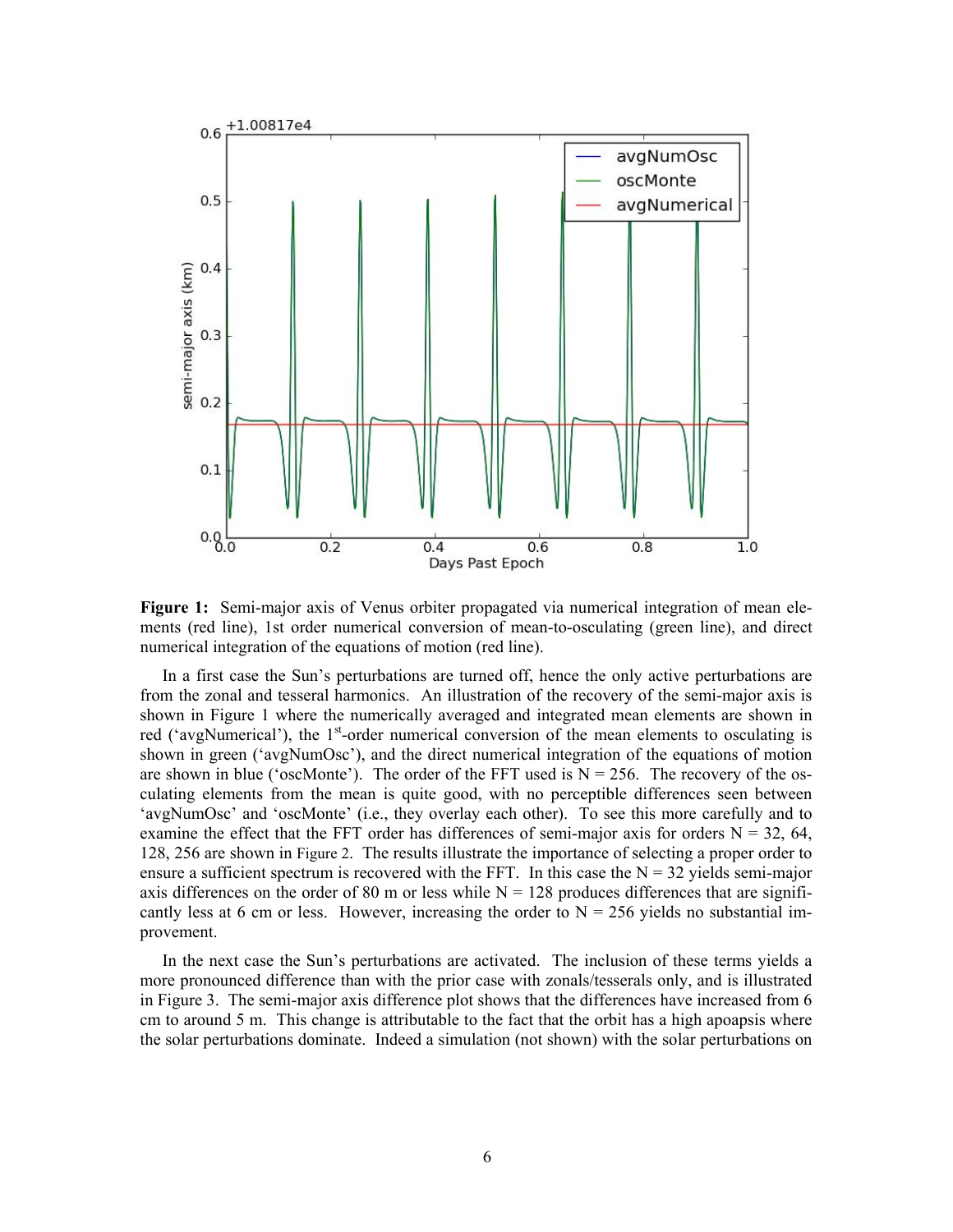



**Figure 2:** Differences of semi-major axis from the osculating trajectory obtained from the 1<sup>st</sup>-order numerical mean-to-osculating transformation and the directly integrated numerical trajectory using different orders for the FFT calculation.

and the eccentricity reduced to 0.001 reduce the semi-major axis differences from the 5 m level to about 0.1 m. To reduce the error further for highly eccentric case would require use of a higher order theory. This is the subject of a future study.

#### **TESSERAL RESONANCE**

The preceding basic theory applies to perturbations from zonal harmonics, drag, solar radiation pressure, other bodies, and tesseral harmonics under the conditions:

- The sidereal and the other body orbital rates are small and there are no significant resonances,
- The average is only over the mean longitude.

In the typical case where the mean motion of the satellite  $n$  and the central body's sidereal rotation rate  $\omega$  can become commensurate, then there may exist either deep or shallow resonances that are dependent on the selected orbital initial conditions. In this case, Ely [7] showed that a transformation to new variables can be utilized to separate the slow resonant motions from the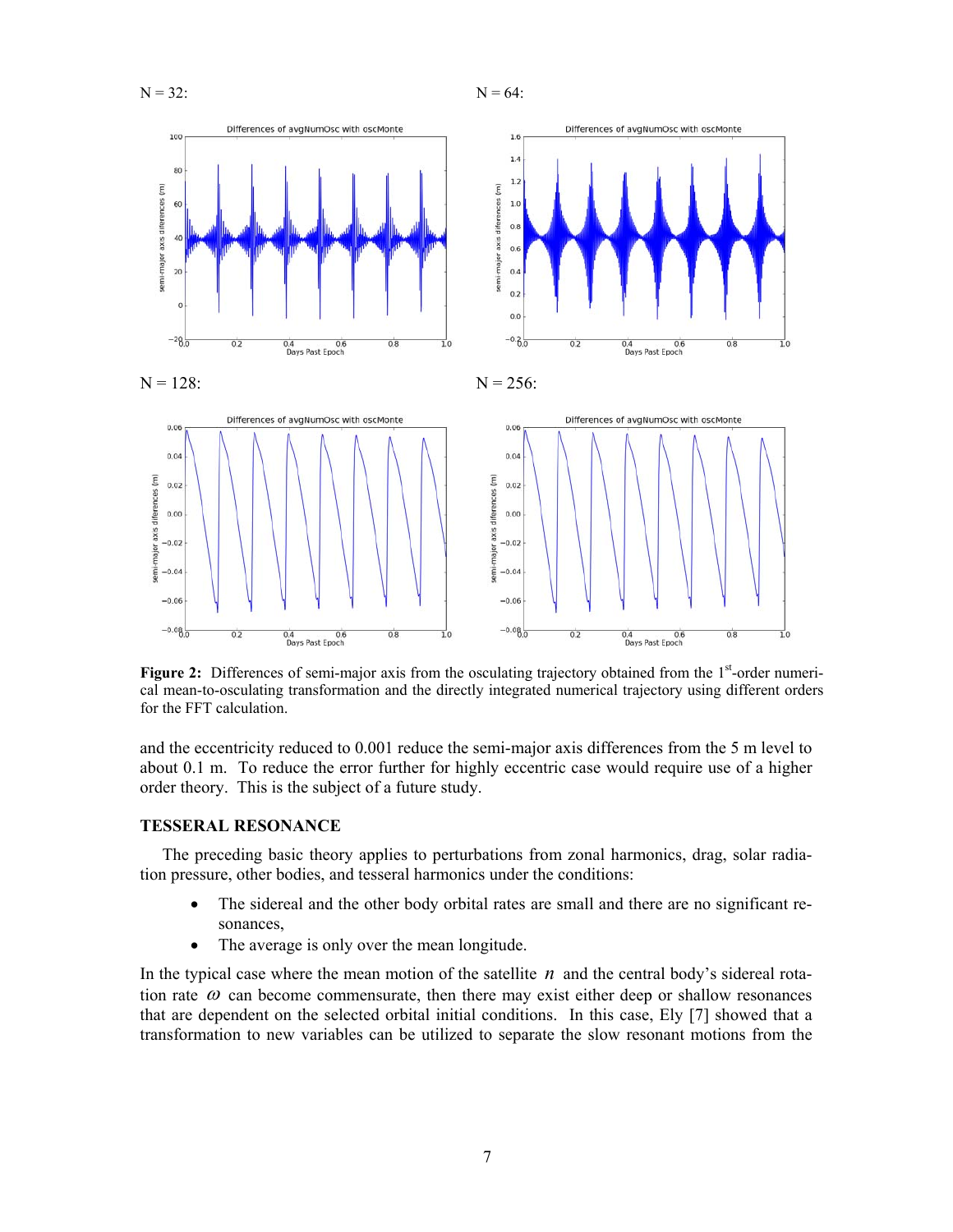

**Figure 3:** Inclusion of Sun perturbations in the Venus orbiter case at  $N = 256$ .

short periodic ones. Prior to this transformation the equations of motion have the following structure,

$$
\begin{bmatrix} \dot{\boldsymbol{a}} \\ \dot{\lambda} \\ \dot{\phi} \end{bmatrix} = \begin{bmatrix} 0 \\ n(a) \\ \omega \end{bmatrix} + \varepsilon \begin{bmatrix} \mathbf{f}^{\alpha}(\boldsymbol{a}, \boldsymbol{\theta}, \lambda, \phi) \\ f^{\lambda}(\boldsymbol{a}, \boldsymbol{\theta}, \lambda, \phi) \\ 0 \end{bmatrix},
$$
(18)

where the sidereal rate equation  $\dot{\phi} = \omega$  has added a dimension to the problem. There are two cases to examine: one with no resonance and the other with deep/shallow resonance,

- 1. In the no resonance case, to *first* order the teseseral harmonics include only m-daily and short period terms that do not contribute to the mean element trajectories. There are two approaches,
	- a. Average over both the mean longitude  $\lambda$  and the sidereal angle  $\phi$ , and then find the tesseral short period terms and the m-'daily' terms (i.e., those terms with a period on the order of the central bodies sidereal rate) using a multiply frequency DFT.
	- b. Average over only the zonal harmonics and do not include the teseral harmonics in the mean element equations of motion, then find the tesseral short period/m- 'daily' terms using a multiple frequency DFT on the osculating element rate functions that *now* includes the tesserals. This approach is the more efficient than the prior one and yields equivalent answers.

Finding multiply frequency DFTs will be the subject of a future effort.

2. For deep resonance or shallow resonance, the commensurability of the mean motion with the planet rotation rate introduces a new slow variable that can be revealed by introducing the stroboscopic node  $\psi$ . It is defined as,

$$
\psi \equiv P\lambda - Q\phi \,,\tag{19}
$$

Case 2 will be examined, Eq. (18) now becomes,

$$
\begin{bmatrix} \dot{\boldsymbol{\alpha}} \\ \dot{\boldsymbol{\psi}} \\ \dot{\lambda} \end{bmatrix} = \begin{bmatrix} 0 \\ 0 \\ n(a) \end{bmatrix} + \varepsilon \begin{bmatrix} f^{\alpha}(\boldsymbol{\alpha}, \boldsymbol{\theta}, \boldsymbol{\psi}, \lambda) \\ Pn(a) - Q\omega + P f^{\lambda}(\boldsymbol{\alpha}, \boldsymbol{\theta}, \boldsymbol{\psi}, \lambda) \\ f^{\lambda}(\boldsymbol{\alpha}, \boldsymbol{\theta}, \boldsymbol{\psi}, \lambda) \end{bmatrix} .
$$
 (20)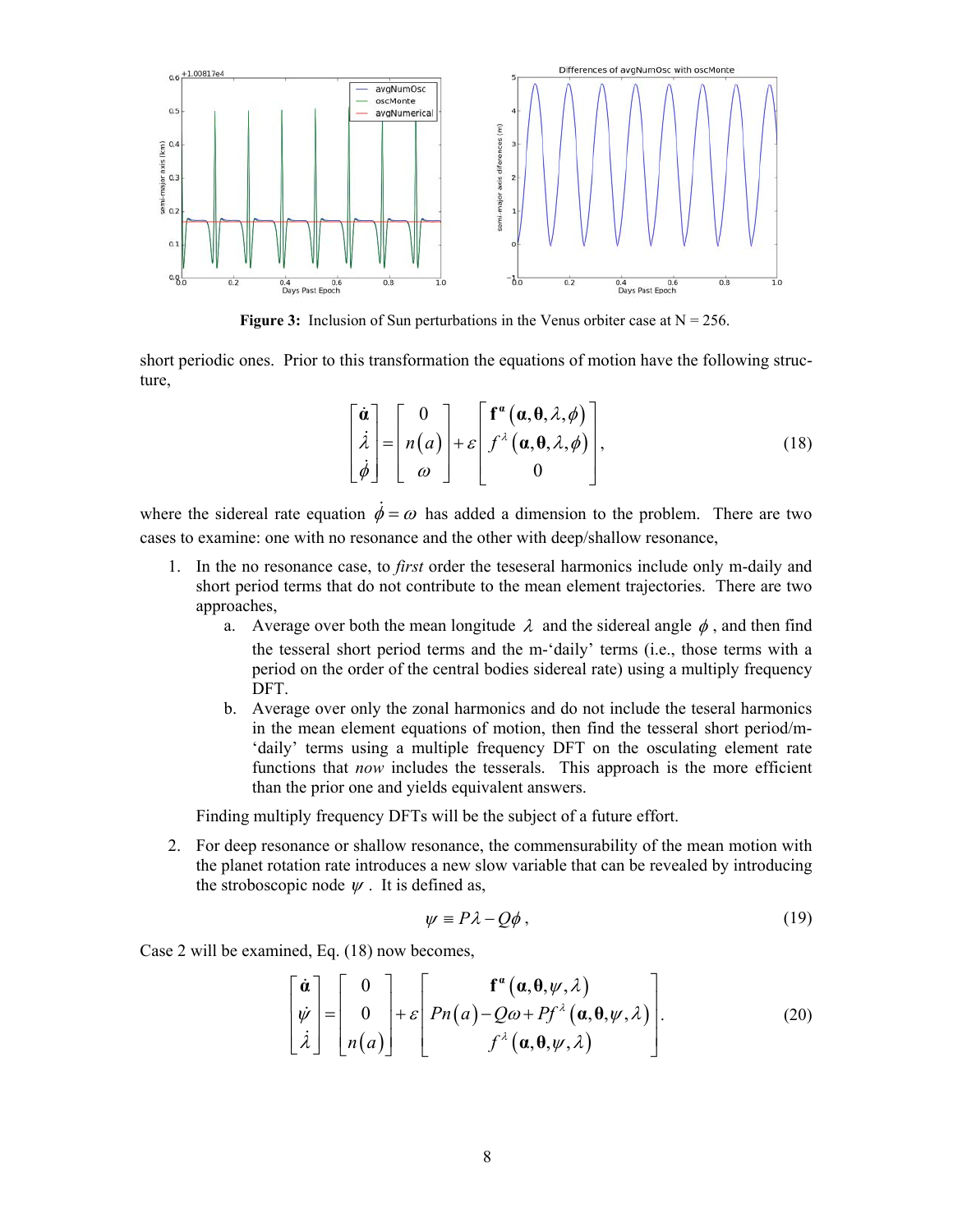where the nodal rate  $\dot{\psi}$  is of  $O(\varepsilon)$ . The near identity transformation for this system takes the form,

$$
\mathbf{a} = \overline{\mathbf{a}} + \varepsilon \mathbf{u}^1 \left( \overline{\mathbf{a}}, \mathbf{0}, \overline{\psi}, \overline{\lambda} \right) + O(\varepsilon^2),
$$
  
\n
$$
\psi = \overline{\psi} + \varepsilon w^1 \left( \overline{\mathbf{a}}, \mathbf{0}, \overline{\psi}, \overline{\lambda} \right) + O(\varepsilon^2),
$$
  
\n
$$
\lambda = \overline{\lambda} + \varepsilon v^1 \left( \overline{\mathbf{a}}, \mathbf{0}, \overline{\psi}, \overline{\lambda} \right) + O(\varepsilon^2).
$$
\n(21)

Now Eq. (20) has the same structural form as Eq. (1), thus the same procedure as before for finding the homological equations can be used with the following result for the **α** elements,

$$
\overline{n}\frac{\partial \mathbf{u}^{1}}{\partial \lambda} = \mathbf{f}^{\alpha}\left(\overline{\mathbf{a}}, \mathbf{0}, \overline{\psi}, \overline{\lambda}, \Delta \lambda\right) - \overline{\mathbf{f}}^{\alpha}\left(\overline{\mathbf{a}}, \mathbf{0}, \psi; \overline{\lambda}\right),\tag{22}
$$

and for the mean longitude,

$$
\overline{n}\frac{\partial v^1}{\partial \lambda} = f^{\lambda} \left( \overline{\mathbf{a}}, \mathbf{0}, \overline{\psi}, \overline{\lambda}, \Delta \lambda \right) - \overline{f}^{\lambda} \left( \overline{\mathbf{a}}, \mathbf{0}, \overline{\psi}; \overline{\lambda} \right) - \frac{3\overline{n}}{2\overline{a}} u_1^1. \tag{23}
$$

The expansion for the node reveals that,

$$
\frac{\partial w^1}{\partial \lambda} = P \frac{\partial v^1}{\partial \lambda},\tag{24}
$$

hence only the mean longitude homological equation  $v^1$  needs to be solved and then scaled by  $P$ to get  $w^1$  for the node.

In Ely [7] it has shown that the formal Fourier series expansions for the perturbing rate equations due to tesseral harmonics with the change of variable to the stroboscopic node take the form,

$$
\left[\mathbf{f}^{\boldsymbol{\alpha},T}\right] = \sum_{q=-\infty}^{q=\infty} \sum_{m=0}^{l} \mathbf{f}_{qm}^{T}(\boldsymbol{\alpha}) \exp j\left[-\frac{m}{Q}\psi\right] \exp j\left[(qQ-mP)\frac{\lambda}{Q}\right]
$$
(25)

Furthermore, the averaging procedure was facilitated by limiting the tesseral field to  $m = rQ$ ,  $r = 0, \ldots, l/Q$ . Dong so reduces Eq. (25) to,

$$
\begin{bmatrix} \mathbf{f}^{\mathbf{a},T} \\ f^{\lambda,T} \end{bmatrix}_{reduced} = \sum_{q=-\infty}^{q=\infty} \sum_{r=0}^{l/Q} \mathbf{f}_{q,rQ}^T(\mathbf{a}) \exp j[-r\psi] \exp j[(q-rP)\lambda]. \tag{26}
$$

The terms that survive the averaging procedure have indices that conform to  $q = rP, r = 0, \ldots, l/Q$  which yields the following result,

$$
\left[\frac{\overline{\mathbf{f}}^{\boldsymbol{\alpha},T}}{\overline{f}^{\lambda,T}}\right] = \sum_{r=0}^{l/\mathcal{Q}} \mathbf{f}_{rP,r\mathcal{Q}}^T(\boldsymbol{\alpha}) \exp j\left[-r\psi\right].
$$
\n(27)

Hence, subtracting Eq. (27) from Eq. (25) produces,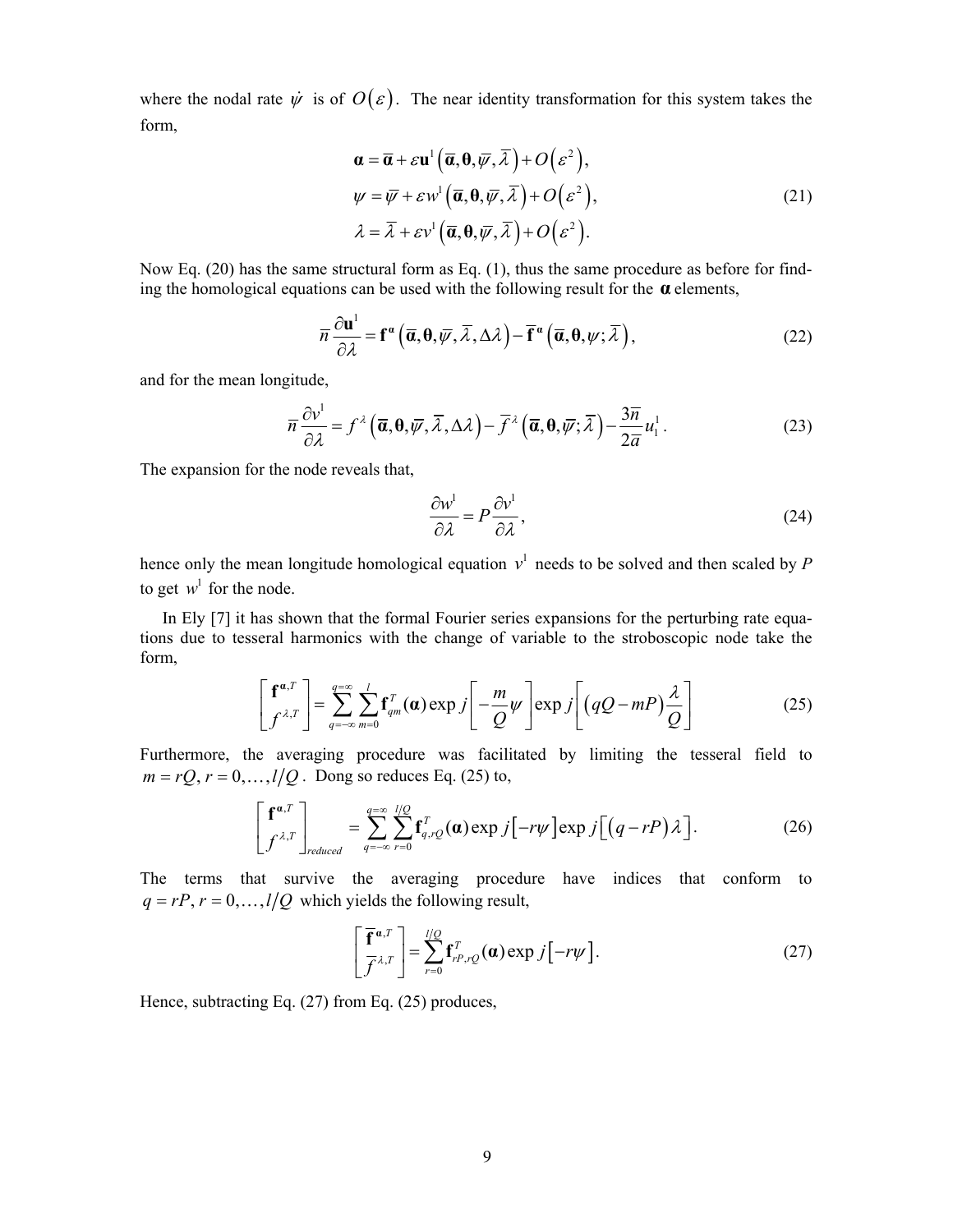$$
\left[\mathbf{f}^{\boldsymbol{\alpha},T}-\overline{\mathbf{f}}^{\boldsymbol{\alpha},T}\right]=\sum_{q=-\infty}^{q=\infty}\sum_{m=0}^{l}\mathbf{f}_{q,m}^{T}(\boldsymbol{\alpha})\exp j\left[-\frac{m}{Q}\psi\right]\exp j\left[(qQ-mP)\frac{\lambda}{Q}\right]
$$
(28)

Using Eq. (28) in the homological equations,

$$
\overline{n}\frac{\partial \mathbf{u}^1}{\partial \Delta \lambda} = \sum_{q=-\infty}^{q=\infty} \sum_{m=0}^{l} \mathbf{f}_{q,m}^{\alpha,T}(\overline{\mathbf{a}}) \exp j\left[-\frac{m}{Q}\overline{\psi}\right] \exp j\left[(qQ-mP)\frac{\overline{\lambda}}{Q}\right] \exp j\left[(qQ-mP)\frac{\Delta \lambda}{Q}\right] (29)
$$

Integrating yields,

$$
\mathbf{u}^{1} = \frac{Q}{\overline{n}} \sum_{q=-\infty}^{q=\infty} \sum_{m=0}^{l} \frac{\mathbf{f}_{q,m}^{\mathfrak{a},T}(\overline{\mathbf{a}})}{j(qQ-mP)} \exp j\left[-\frac{m}{Q}\overline{\psi}\right] \exp j\left[(qQ-mP)\frac{\overline{\lambda}}{Q}\right] \exp j\left[(qQ-mP)\frac{\Delta\lambda}{Q}\right]
$$
\n(30)

Setting the delta mean longitude  $\Delta \lambda$  to zero leads to the final form for the transformation,

$$
\boldsymbol{\alpha} = \overline{\boldsymbol{\alpha}} + \frac{Q}{\overline{n}} \sum_{q=-\infty}^{q=\infty} \sum_{m=0}^{l} \frac{\mathbf{f}_{q,m}^{\boldsymbol{\alpha},T}(\overline{\boldsymbol{\alpha}})}{j(qQ-mP)} \exp j\left[-\frac{m}{Q}\overline{\psi}\right] \exp j\left[(qQ-mP)\frac{\overline{\lambda}}{Q}\right].
$$
 (31)

Performing a similar operation for  $v^1$  yields the following expression for the mean longitude,

$$
\lambda = \overline{\lambda} + \frac{Q}{\overline{n}} \sum_{q=-\infty}^{q=\infty} \sum_{m=0}^{l} \left[ \frac{f_{q,m}^{\lambda,T}(\overline{a})}{j(qQ-mP)} + \frac{3Q}{2\overline{a}} \frac{f_{m}^{a,T}(\overline{a}, \theta, \overline{\lambda})}{(qQ-mP)^{2}} \right] \exp j \left[ -\frac{m}{Q} \overline{\psi} \right] \exp j \left[ (qQ - mP) \frac{\overline{\lambda}}{Q} \right]
$$
\n(32)

A few observations about Eqs. (28) and Eq. (31) and (32) are in order:

- 1. The FFTs of Eq. (28) are required for evaluating Eq. (31). The FFT is performed via evaluating the rate equations as functions of the mean longitude. Note that the minimal period of the function is actually  $2\pi Q$  (not just  $2\pi$ ), hence sampling the function should span  $2\pi$ *Q* which is in fact a sufficient period to recover the m-'daily' oscillatory terms.
- 2. Because the FFT needs to capture frequencies that include not only multiples of the mean longitude but those that are multiples of the m-'dailies' as well the order of the FFT needed to capture all frequencies increases as compared to the zonal-only case. This will be illustrated in an example.
- 3. Operationally, the process of subtracting the mean rate terms from the osculating rate terms in Eq. (28) ensures that the conditions specified on the excluded indices in the right hand side of the equation are satisfied when performing the FFTs. That is, when Eqs.(31) and (32) are evaluated no zero divisor's occur (as would be the case if the excluded indices were present).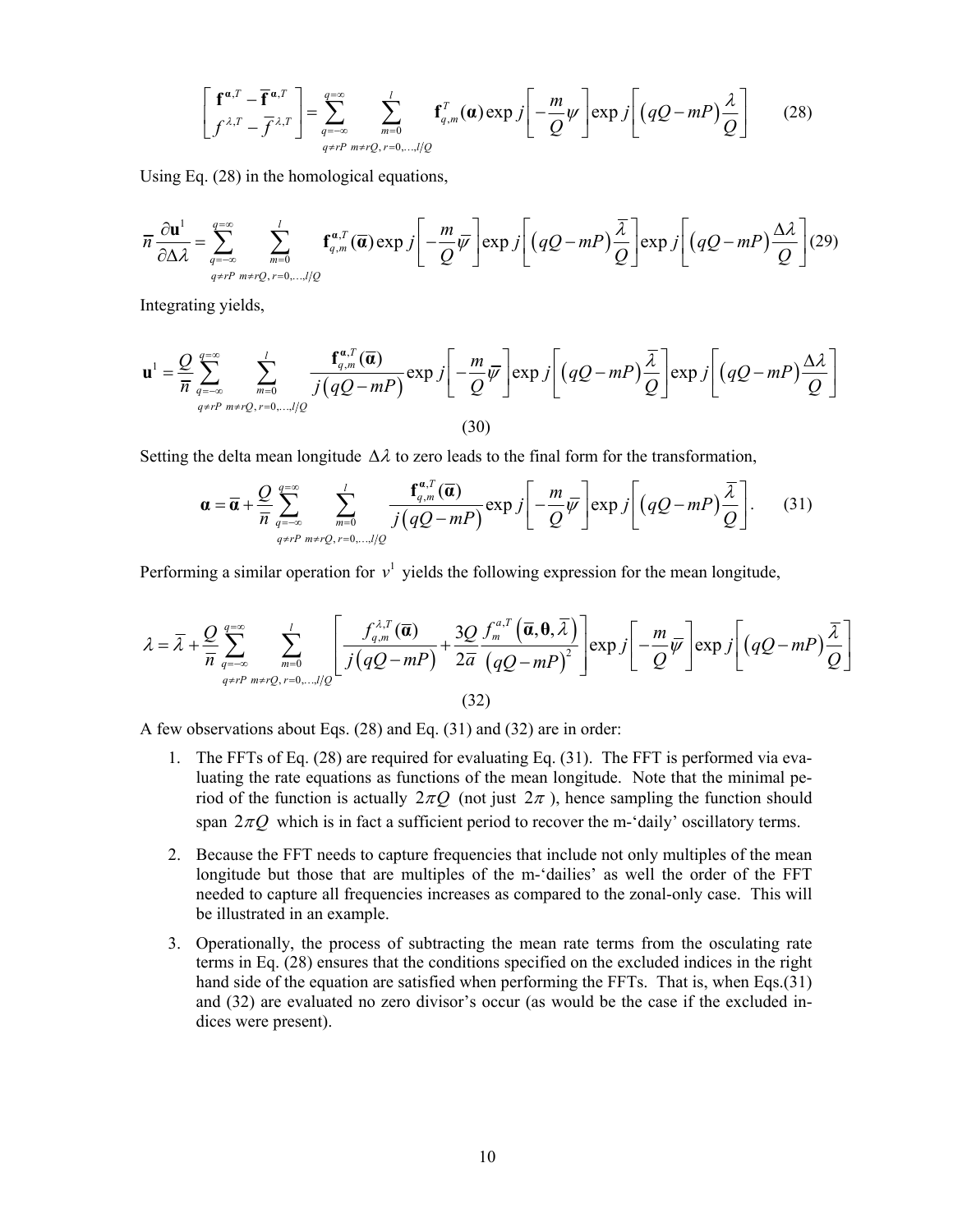The process for finding the osculating-to-mean transformation is the same as before transpose Eqs. (31) and (32) and replace mean elements with their osculating counterparts.

*Example*: Consider a Mars orbiter that is in a  $Q$ :  $P = 12$ : 1 resonance with Mars' rotation rate with initial conditions and other parameters as indicated below in Table 2.

| ${a, e, i, \Omega, \omega, M}$           | $\{3694.794 \text{ km}, 0.0123, 92.643^{\circ}, 41.098^{\circ}, -77.868^{\circ}, -176.200^{\circ}\}$ |
|------------------------------------------|------------------------------------------------------------------------------------------------------|
| Epoch                                    | January 1, 2000 12:00:00 ET                                                                          |
| Duration                                 | 1 day                                                                                                |
| ${C_2 \cdots C_{20}, S_2 \cdots S_{20}}$ | $MGS75E$ gravity field – a case with zonals only and another                                         |
|                                          | tesserals/zonals.                                                                                    |
| <b>Sun Perturbations</b>                 | DE421 ephemeris                                                                                      |
| Drag Perturbations                       | Mass = 912 kg, drag radius = 1.5 m, $C_d$ = 2.1,                                                     |
|                                          | Exponential density model with $\rho_o = 1.25E-5 \frac{kg}{km^3}$ and $H = 46.0$ km                  |
| <b>Solar Radiation Perturbations</b>     | Solar pressure radius $= 5$ m,                                                                       |
|                                          | Solar Flux@1 A.U. = $0.10205E + 09 \frac{\text{kg km}^3}{m^2 \text{ s}^2}$ .                         |
| $\mu$                                    | 42828.377043 km <sup>3</sup> /sec <sup>2</sup>                                                       |
| Frames                                   | IAU 2000 Mars Pole and Fixed                                                                         |
| FFT Order                                | $N = 64, 128, 256, 512, 1024$                                                                        |

**Table 2: Initial Conditions and Parameters for 12:1 Mars Resonant Orbiter Example** 

These elements are similar to those for MRO however the semi-major axis has been adjusted to put it in a deep resonance. Two cases will be examined. In both cases, perturbations from the Sun, drag, and solar radiation pressure are included. In the first case only the zonal harmonics are active, and in the second the tesserals are active along with the zonals. The inclination recovery for both of these cases is shown in Figure 4 where the highest FFT order N necessary to sufficiently recover the short periodics is shown. In the case with only the zonal harmonics a FFT of order 64 proves sufficient, however the inclusion of the tesserals increases this the necessary order to 512. The explanation for this is seen with the presence of a dramatic m-'daily' signature in the case with the active tesseral harmonics. That is, there is a daily period for the short periodic inclination that is not present in the zonal harmonic case. To adequately capture periods on the order of a day or less requires the FFT to carry more terms, in this case 512. It turns out that this is a function of the resonance. Indeed simulations for a 2:1 resonance case (not shown) indicate that the order of the FFT can be reduced back to 64 for that particular example.

#### **CONCLUSIONS**

The preceding work has shown the utility of a numerical FFT based approach at converting mean element orbits back to their osculating counterparts, and vice-versa. The method is efficient and does not require the explicit computation of an analytic Fourier series; rather the coefficients are obtained via direct calculations of the osculating element rate functions. This generality allows the method to be applied to a large set of perturbing accelerations, which for this study in-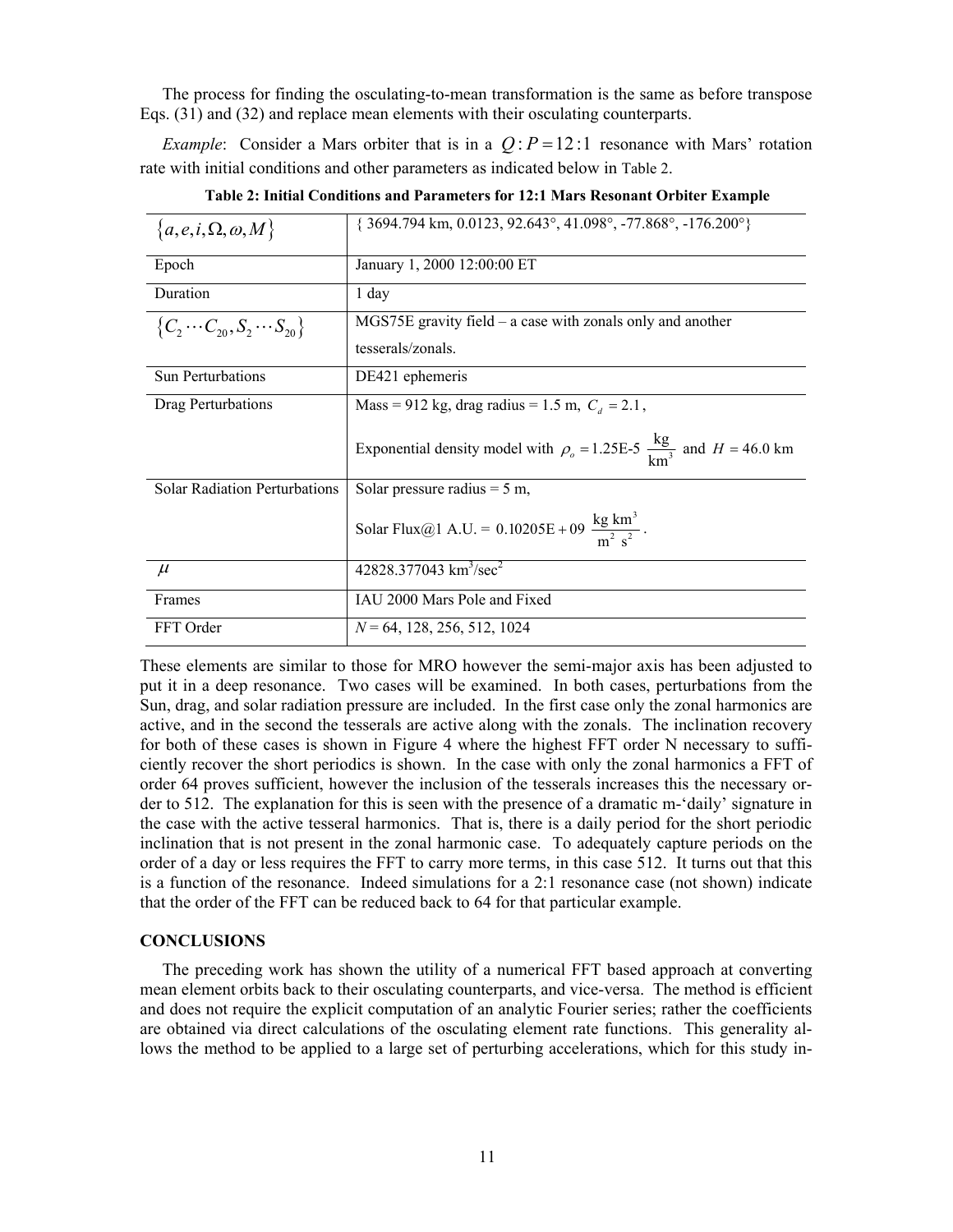



Case 2: Zonals and Tesserals, Sun, Drag, and Solar Radiation Pressure Active, FFT highest N neccesary = 512



**Figure 4:** Comparison of inclination recovery of the mean-to-osculating transformation with zonal harmonics (Case 1) and zonal plus tesseral harmonics (Case 2) and the highest order of N necessary for the

clude the zonal and tesseral harmonics, other bodies, drag, and solar radiation pressure. The following cases have been examined,

- 1. Purely autonomous resulting from zonal-only harmonics, drag, and solar radiation pressure,
- 2. Slow time variations from other bodies with slow orbital revolution periods and/or slow sidereal rates,
- 3. Mean motion resonances both deep and shallow.

These preliminary results indicate the method is efficient and accurate (at least to first order). Future studies will examine the non-resonant case with the tesseral harmonics and the cases where the other body perturbations are faster (i.e., Earth perturbations on Moon orbits). Both of these situations will require a multiply Fourier series expansion and thus a multiple frequency FFT. Additionally, it is anticipated that improvements in accuracy can be obtained by including appropriate  $2<sup>nd</sup>$ -order effects from the larger zonal harmonics, and zonal harmonic/drag coupling.